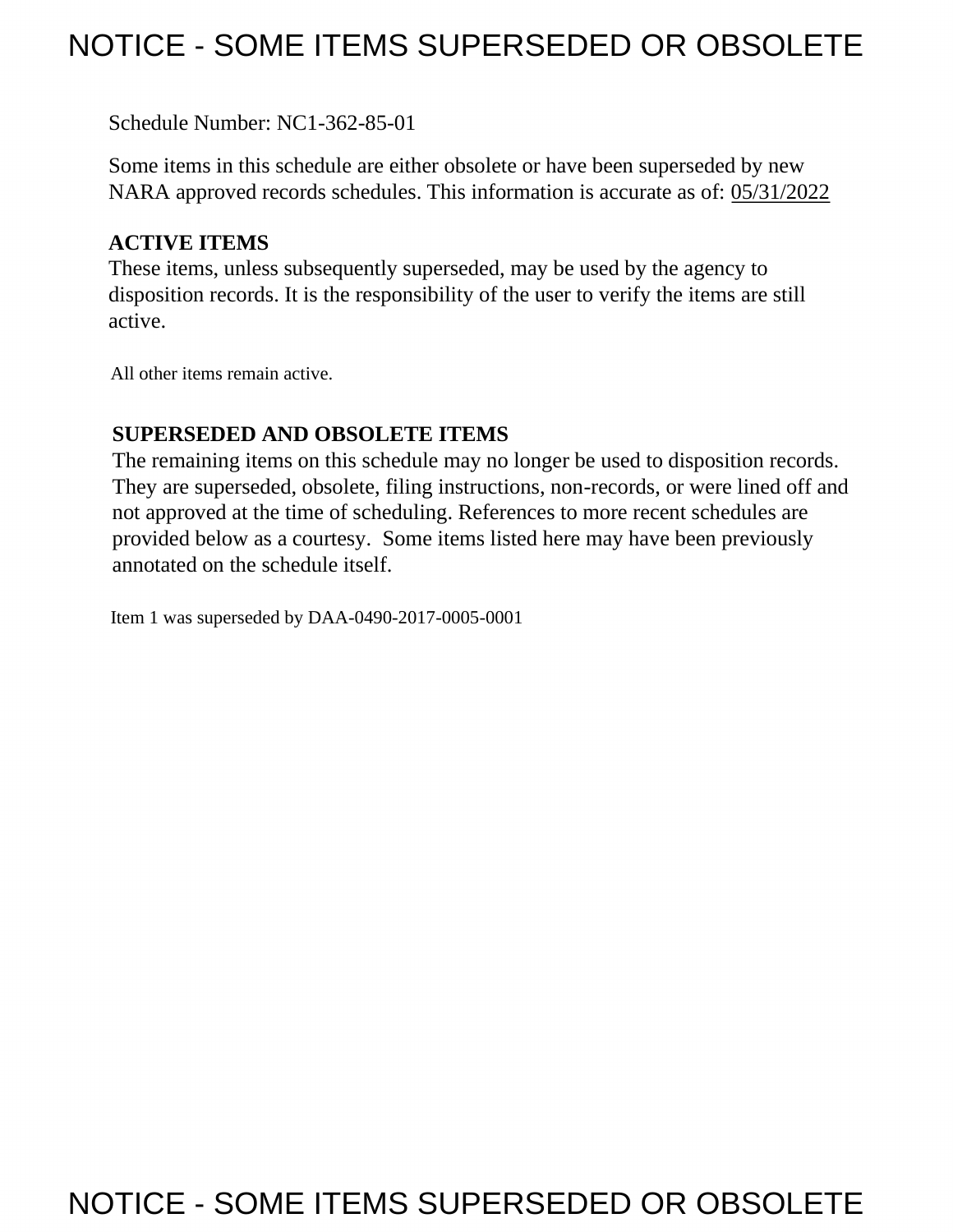| <b>REQUEST FOR RECORDS DISPOSITION AUTHORITY</b><br>(See Instructions on reverse)<br>TO.<br><b>GENERAL SERVICES ADMINISTRATION</b><br>NATIONAL ARCHIVES AND RECORDS SERVICE, WASHINGTON, DC 20408                                                                                   |                 | <b>LEAVE BLANK</b><br><b>JOB NO</b><br>NC1-362-85-1<br>DATE RECEIVED<br>$5 - 6 - 85$ |  |  |
|-------------------------------------------------------------------------------------------------------------------------------------------------------------------------------------------------------------------------------------------------------------------------------------|-----------------|--------------------------------------------------------------------------------------|--|--|
|                                                                                                                                                                                                                                                                                     |                 |                                                                                      |  |  |
| 4 NAME OF PERSON WITH WHOM TO CONFER                                                                                                                                                                                                                                                | 5 TELEPHONE EXT | <b>TARCHIVIST OF THE UNITED STATES</b><br>DATE                                       |  |  |
| John von Reyn, Records Officer                                                                                                                                                                                                                                                      | 254-60函220      | Jans E Oheil                                                                         |  |  |
| <b>6 CERTIFICATE OF AGENCY REPRESENTATIVE</b><br>$\bullet$ . The set of the set of the set of the set of the set of the set of the set of the set of the set of the set of the set of the set of the set of the set of the set of the set of the set of the set of the set of the s |                 |                                                                                      |  |  |

I hereby certify that I am authorized to act for this agency in matters pertaining to the disposal of the agency's records, that the records proposed for disposal in this Request of \_\_\_\_\_\_\_\_\_\_ page(s) are not now needed for the business of this agency or will not be needed after the retention periods specified, and that written concurrence from the General Accounting Office, if required under the provisions of Title 8 of the GAO Manual for Guidance of Federal Agencies, is attached

A GAO concurrence  $\Box$  is attached, or  $\boxed{\Sigma}$  is unnecessary

| <b>B. DATE</b><br>4/30/85         | C SIGNATURE OF AGENCY REPRESENTATIVE<br>von Reyn                                                                                                                                                                                                                                                                                                                                                                                                                                                                                                                                                                                                                         | <b>D TITLE</b><br>Records Officer         |                                                                             |                                          |
|-----------------------------------|--------------------------------------------------------------------------------------------------------------------------------------------------------------------------------------------------------------------------------------------------------------------------------------------------------------------------------------------------------------------------------------------------------------------------------------------------------------------------------------------------------------------------------------------------------------------------------------------------------------------------------------------------------------------------|-------------------------------------------|-----------------------------------------------------------------------------|------------------------------------------|
| $7^{\circ}$<br><b>ITEM</b><br>NO. | 8 DESCRIPTION OF ITEM<br>(With Inclusive Dates or Retention Periods)                                                                                                                                                                                                                                                                                                                                                                                                                                                                                                                                                                                                     |                                           | 9 GRS OR<br><b>SUPERSEDED</b><br><b>JOB</b><br><b>CITATION</b>              | 10 ACTION<br>TAKEN<br>(NARS USE<br>ONLY) |
| 1.                                | International Situations "Crisis" Case Files<br>Case files contain information on natural disasters, country<br>close-outs, program expulsions and similar situations in<br>foreign countries with Peace Corps posts.<br>Arrangement: Alphabetically by country name<br>Annual Volume: .25 cubic feet<br>Volume accumulated to date: 3 cubic feet<br>Disposition:<br>1) Official file. -- Retire to FRC in 5-year blocks $\mathcal{Y}(e.g.,$<br>1980-1984, 1985-1989, etc.), Permanent. Offer to Archives in 5-year blocks<br>when $J20$ years old.<br>most recent records are<br>2) All other copies. -- Cut off at end of year of crisis.<br>Hold 2 years and destroy. | When most recent records are 5 years off. | NC174-189<br> item 75                                                       |                                          |
| 2.                                | Volunteer/Trainee Death Case Files.<br>Files contain documentation relating to the death of Peace<br>Corps Trainees and Volunteers. They include eye-witness<br>accounts, autopsy reports, investigation reports, correspon-<br>dence, transportation arrangements, personnel action, cable<br>traffic, newpaper and magazine articles, copies of death<br>certificate, photographs, insurance documents and all other<br>pertinent documents.                                                                                                                                                                                                                           |                                           | NC1 362-<br>$76 - 4$<br>item 1                                              | 经原理                                      |
| 115-108                           | OR Agency, NNF, NCOPIES Sent<br>NSN 7540-00-634-4064                                                                                                                                                                                                                                                                                                                                                                                                                                                                                                                                                                                                                     |                                           | STANDARD FORM 115 (REV 8-83)<br>Prescribed by GSA<br>FPMR (41 CFR) 101-11 4 |                                          |